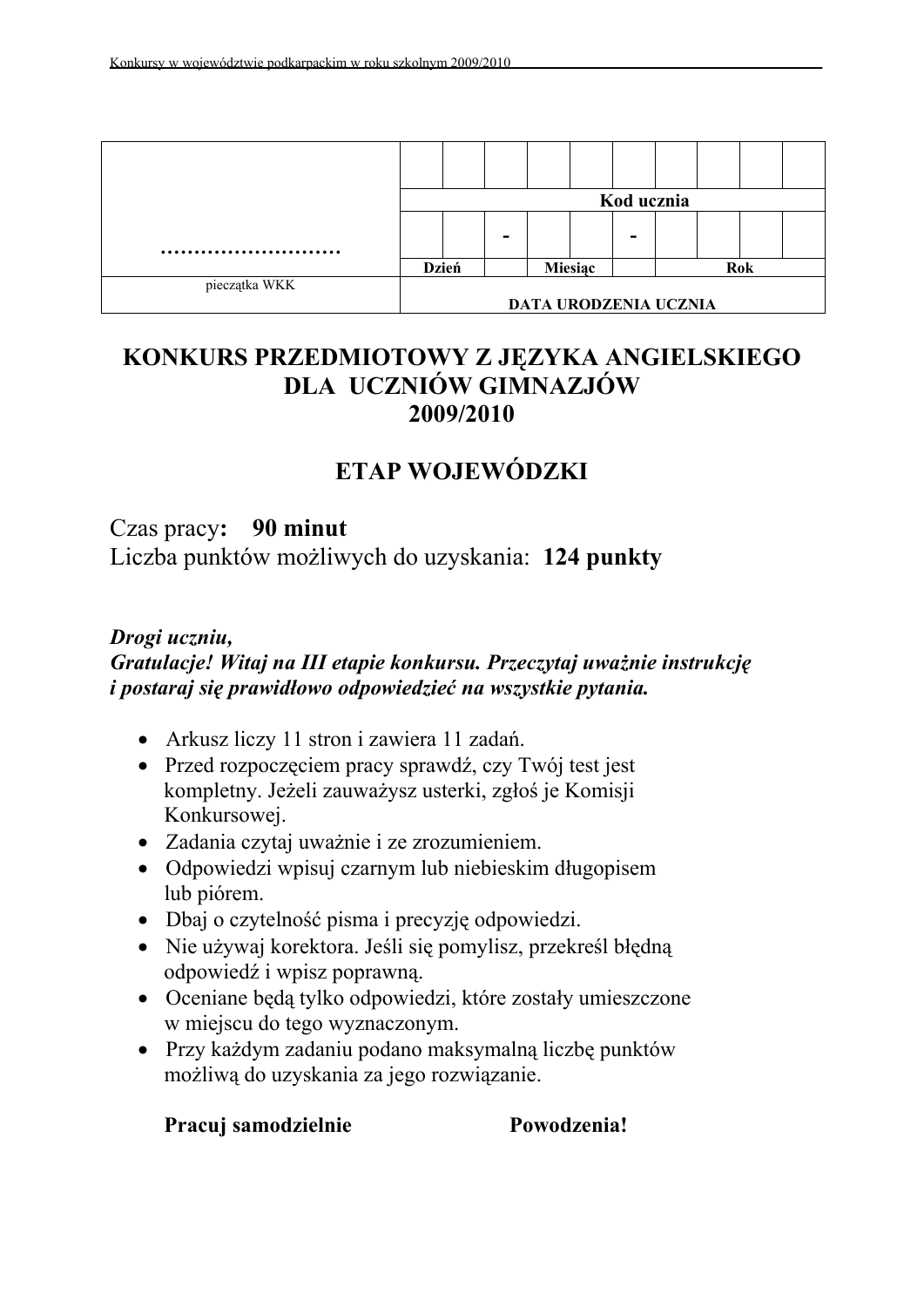### **Zadanie 1 ( 0 -13 pkt) SŁUCHANIE**

## **Część A**

**Wallace i Gromit to dwie popularne postaci z filmu. Posłuchaj nagrania dwukrotnie a następnie zdecyduj kogo dotyczą podane niżej zdania wpisując obok nich W (jeśli zdanie dotyczy Wallace`a), G (jeśli zdanie dotyczy Gromita) lub B (jeśli zdanie dotyczy obu postaci)** 

- 1. His favourite food is cornflakes.
- 2. He loves a cup of tea.
- 3. He is skilled at inventing things.
- 4. He`s very keen on knitting.
- 5. He always looks on the bright side.
- 6. He`s clever.

# **Część B**

### **Posłuchaj dwukrotnie nagrania i zdecyduj czy poniższe zdania są prawdziwe wpisując obok nich T ( True) czy fałszywe F (False)**

- 1. Wallace and Gromit were going on their annual winter outing.
- 2. Their love of a certain drink helped them decide where to go.
- 3. They had booked a ticket on a rocket to the moon.
- 4. After a lot of hard work, they set off.
- 5. They recognized what type of cheese the moon was made of.
- 6. They received a warm welcome from the man who looked after the moon.
- 7. Despite some problems, everything seemed to work out all right in the end.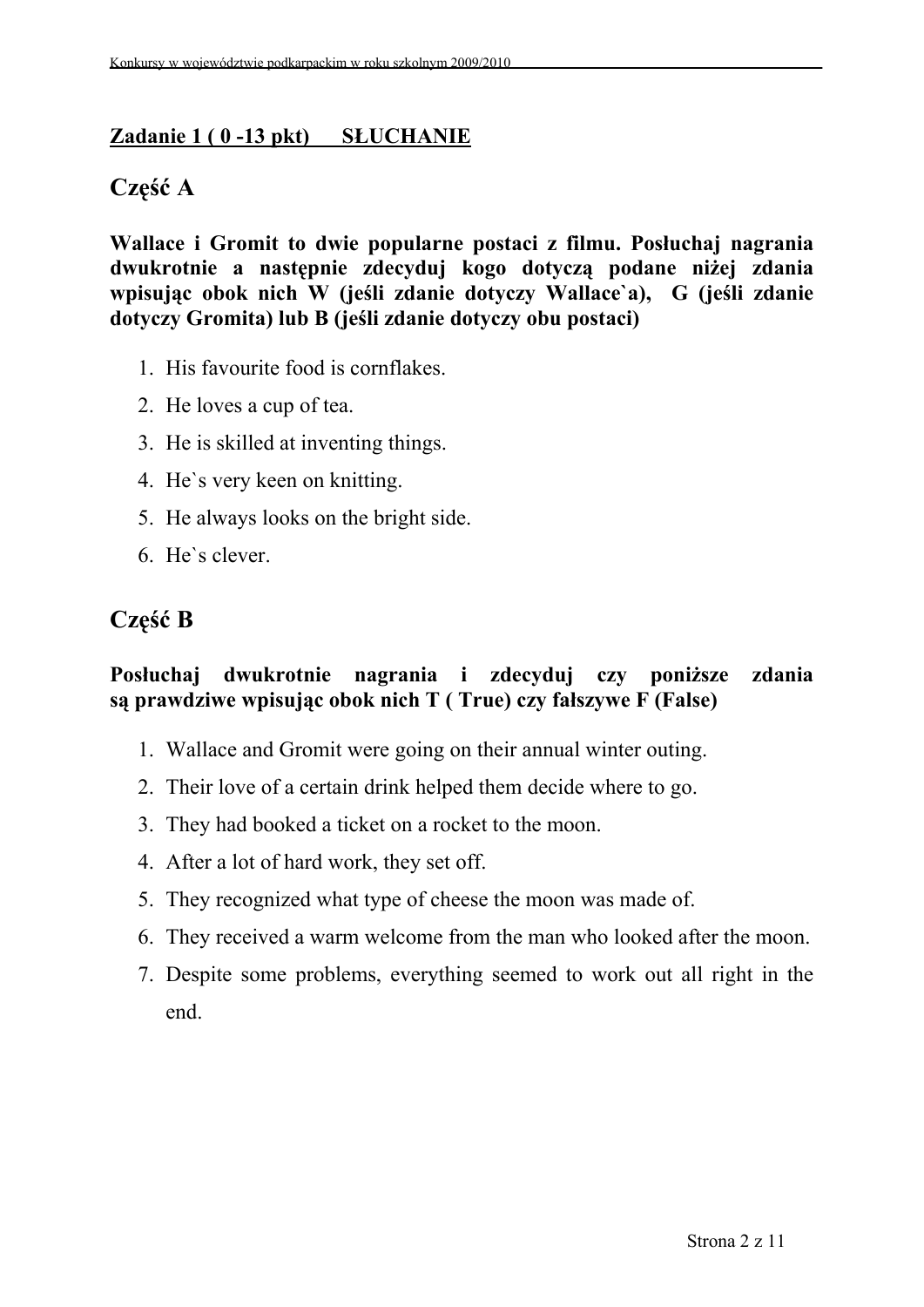## **Zadanie 2 ( 0 – 10 pkt) Przeczytaj tekst i zakreśl prawidłową odpowiedź.**

### **Ethan Davis**

I`ve always been a bit of an entertainer and played the funny man. I was a parttime comedian for years, so I learned how to stand in front of audiences. It made me sure of myself. I like being liked and I love making everyone smile.

I`ve lived in Manchester all my life and have just moved to a larger house with my wife Melissa and our two children, Jimmy and Karen. We spend a lot of time just singing and dancing around the house. I grew up with music because my dad is the pianist, Billy Davis – who`s still playing, by the way. My working day is divided between television and writing cook books, though TV takes most of my time. I spend about five days a fortnight working on the cooking programmes I appear in. I eat all sorts of things at home but I only buy quality food. When  $\Gamma$ m cooking, I experiment with whatever is in the fridge – it`s good practice for my TV series.

I`m a football fan and enjoy going to matches, but I`m a home-loving person really. I don`t like going to the pub but we do go out to eat about twice a month. There`s nothing better than a night at home playing with the children. I rarely go to bed before midnight. Late evening is when fresh thoughts on cooking usually come to me, so I often write or plan my programmes then. When I eventually get to bed, I have no trouble sleeping.

- 1. What is the writer`s main purpose in writing the text?
	- A to describe how he lives
	- B to say what makes him laugh
	- C to talk about his cooking ideas
	- D to explain how he started in TV
- 2. What would a reader learn about Ethan from the text?
	- A He is a very good musician.
	- B He likes to plan the family meals.
	- C He is nervous about performing on stage.
	- D He enjoys spending time with his family.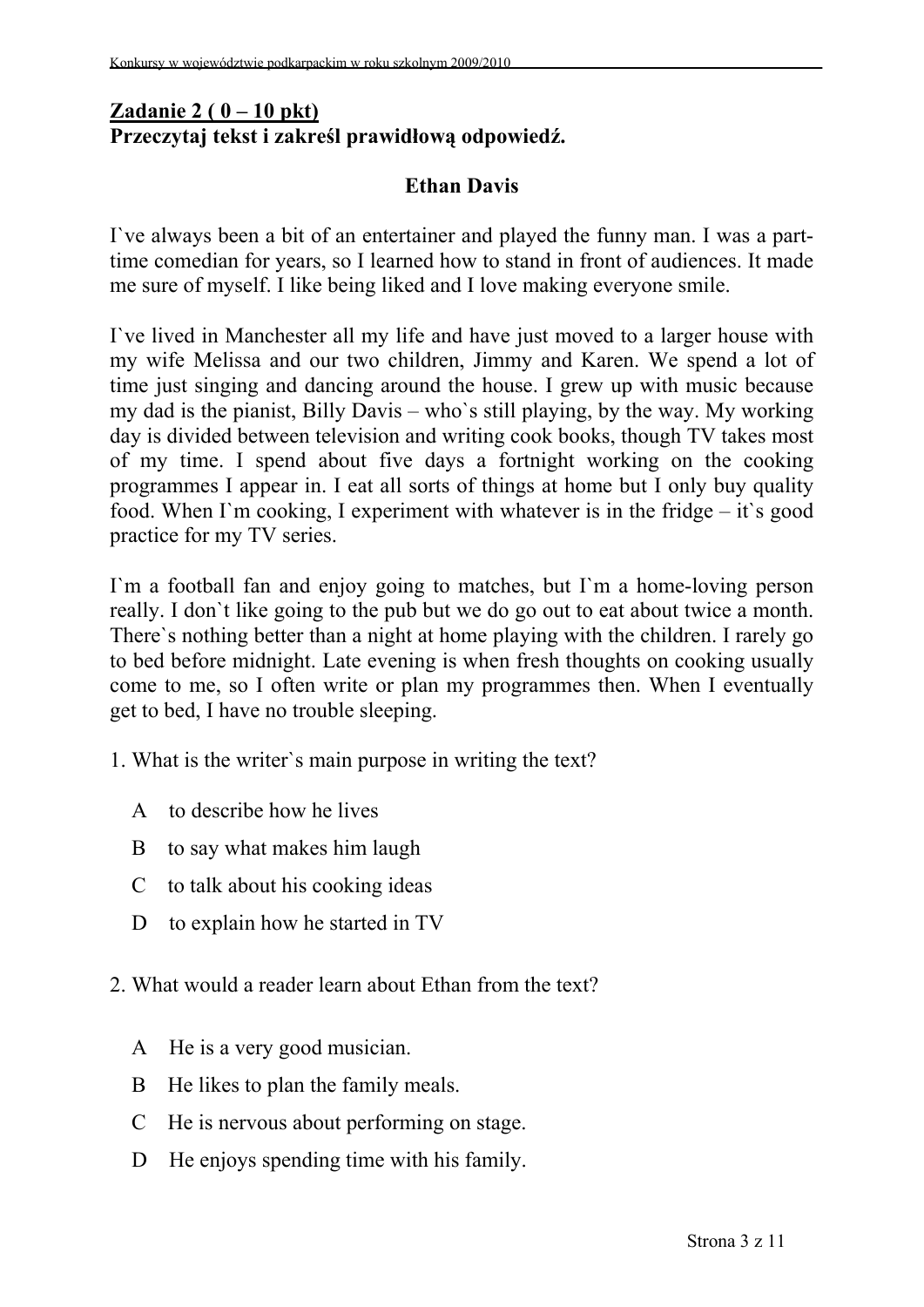- 3. What does the writer say about himself?
	- A He loves going out and meeting people.
	- B He is very similar to his father.
	- C He enjoys being popular.
	- D He should go to bed earlier.
- 4. What does he say about his working life?
	- A He would like to appear less on TV.
	- B He gets his best ideas at certain times.
	- C He prefers being a comedian.
	- D He should practice cooking more.
- 5. Which of the following is the best description of the writer?

A

The popular TV comedian who enjoys cooking, watching football, and having a busy social life.

B

The TV cook who loves making people laugh, watching football and, above all, having a happy family life.

 $\mathcal{C}$ 

The singing TV cook who likes making jokes, playing with his children, and having an early night.

D The cook and comedian who takes great care about the way he cooks his food and enjoys listening to music more than anything.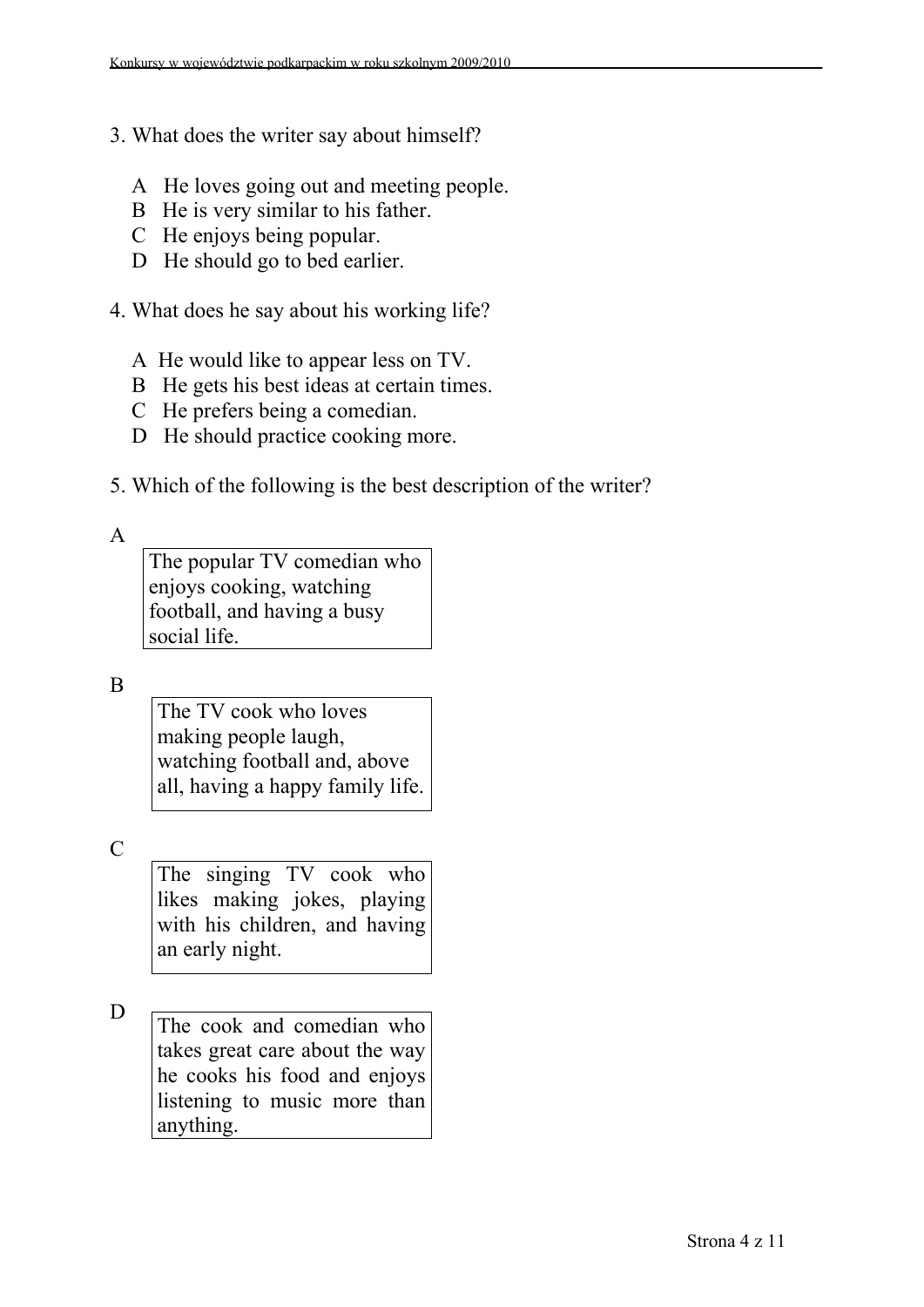## **Zadanie 3 (0 – 10 pkt)**

### **Przeczytaj tekst, a następnie uzupełnij luki zakreślając poprawną odpowiedź.**

Last Monday parents helped collect lots of money for a school by buying children`s pictures. A primary school in Rochester used its classrooms as an art gallery for a day and  $(1)$  …… parents to come and look. All the pupils  $(2)$  ……. a work of art and (3) ……… painting went on sale at Ł5. Hundreds of parents and relations came and, together, they spent (4) ……… Ł2,000.

Now the school is (5) …….. of making the exhibition bigger next year by also contacting businesses (6) ………. operate in the local area. One of the schoolchildren's parents first had the  $(7)$  ……... after going to  $(8)$  ……. exhibitions in her home country, South Africa.

The school has decided to (9) ………. the money to buy books and CD players. The Head Teacher said he was delighted to see the school (10) ……… full and he was very proud of the children.

|                |                   | 1 A hoped    |    | <b>B</b> invited | C pleased     | D wished   |
|----------------|-------------------|--------------|----|------------------|---------------|------------|
|                |                   | 2 A operated |    | B played         | C performed   | D produced |
| 3              |                   | A few        | B. | some             | C each        | D all      |
| $\overline{4}$ |                   | A over       |    | B more           | C close       | D near     |
|                |                   | 5 A planning |    | B thinking       | C considering | D wanting  |
| 6              |                   | A what       |    | B who            | C which       | D whose    |
|                |                   | 7 A memory   |    | B idea           | C habit       | D choice   |
| 8              |                   | A same       |    | <b>B</b> likely  | $C$ similar   | $D$ equal  |
| 9              |                   | A bring      | B  | add              | $C$ join      | D use      |
|                | $10 \text{ A}$ so |              | B  | too              | $C$ such      | D enough   |

## **Zadanie 4 (0 – 12 pkt)**

#### **Wstaw odpowiednie przyimki.**

- 1. Your teacher seems to be very satisfied \_\_\_\_\_\_ you.
- 2. I know he is ill flu.
- 3. Is Indian tea very different Chinese tea?
- 4. \_\_\_\_\_\_ my opinion there is too much violence TV.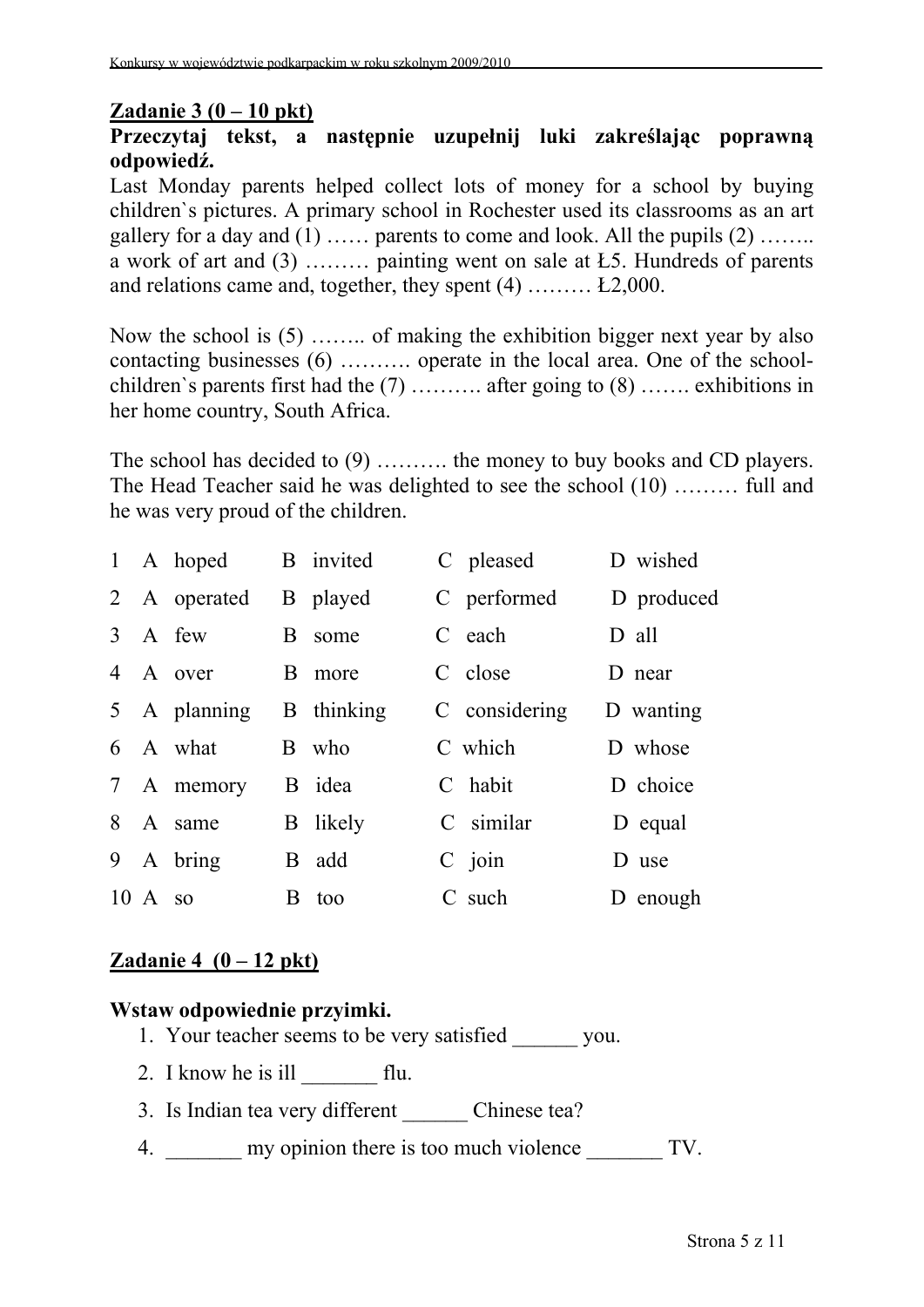- 5. I prefer football basketball.
- 6. They gave me the form and told me to fill it
- 7. Who has turned this terrible music ?
- 8. Robert apologized the teacher being late.
- 9. I'd like to congratulate you passing this exam.
- 10. I started learning English the age of six.

#### **Zadanie 5 ( 0 – 14 pkt)**

#### **Przetłumacz słowa podane w nawiasach. W podanych fragmentach nie należy niczego zmieniać.**

- 1. My friend wants (żebym go odwiedził) …………………..…….. in hospital.
- 2. The room (nie był) ………………………. cleaned since last week.
- 3. The car broke down at (najmniej) ………………….. expected moment.
- 4. I wish (że nie wiedziałam) ………………………….. about it before.
- 5. I wondered what (ona robi) ………………………… at that moment.
- 6. The tent wasn`t (wystarczająco duży) …………………….. to sleep five people.
- 7. I`d rather (abyś poszedł do domu) …………………………………… .
- 8. (Nie mogliście widzieć) ………………………………. Peter yesterday. He left for Canada two weeks ago.
- 9. He says that he (nic nie wie) ………………………………… about it.
- 10."Thank you very much" ("Nie ma za co") ……………………………… .
- 11. We had a Jeep, so we got through the snow all right, but (inni) ……………… had some problems with it.
- 12. Has anyone seen (wczorajszą) ………………….. paper?
- 13. (Cokolwiek) ………………… happens, make it look as if everything was planned.
- 14. Do you know (kogoś, kto zna zarówno rosyjski jak i chiński?) …………………………………………………………………………… ?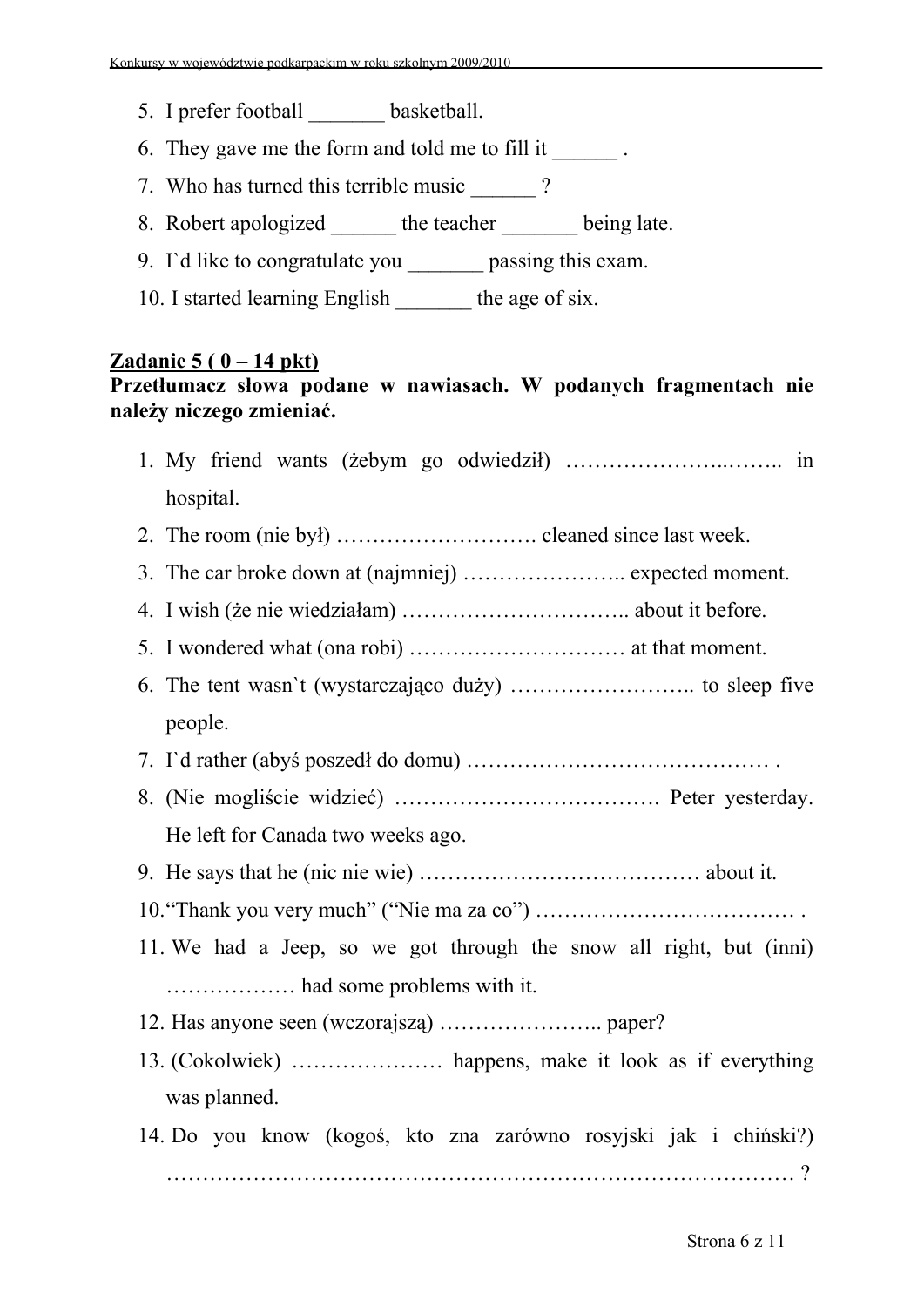#### **Zadanie 6 ( 0 – 15 pkt)**

### **Uzupełnij list wykorzystując podane czasowniki i stosując je w odpowiedniej formie i czasie. Każdy czasownik może być zastosowany tylko raz.**

*be become change come decide not do go have live move stay stop tell wait not write* 

| Dear Jess, |  |  |  |  |  |
|------------|--|--|--|--|--|
|            |  |  |  |  |  |
|            |  |  |  |  |  |
|            |  |  |  |  |  |
|            |  |  |  |  |  |
|            |  |  |  |  |  |

| Wales. |
|--------|
|        |

Please write soon,

Pam.

## **Zadanie 7 ( 0 – 10 pkt)**

### **Uzupełnij zdania wyrazem utworzonym z wyrazu podanego drukowanymi literami**

| environmentally friendly!                                           | <b>LEAD</b> |  |  |  |  |
|---------------------------------------------------------------------|-------------|--|--|--|--|
| 2. Thank you very much for this wonderful evening. It's been $a(n)$ |             |  |  |  |  |
|                                                                     | FORGET      |  |  |  |  |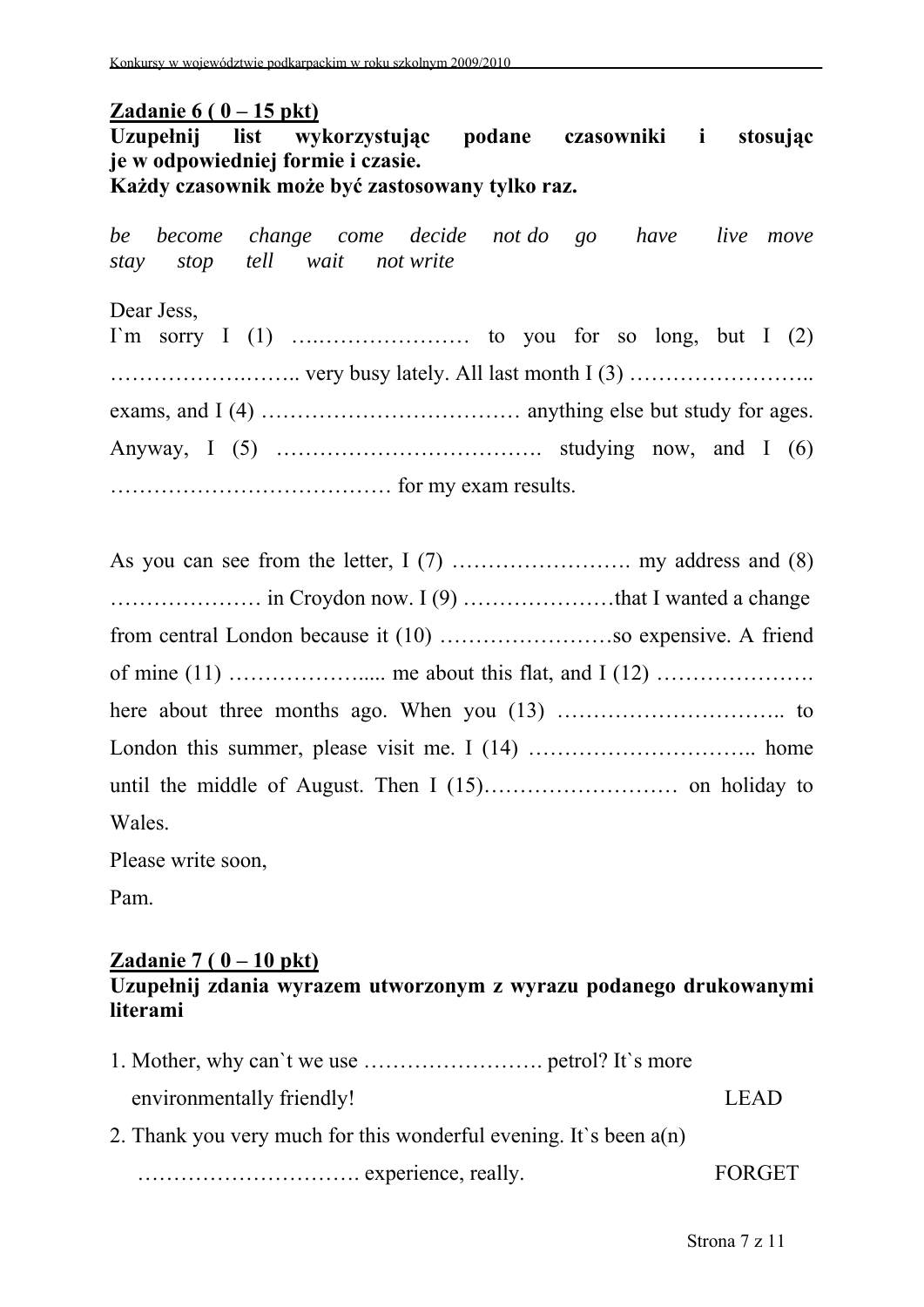|                                                                 | <b>LAUGH</b>   |  |  |  |  |  |
|-----------------------------------------------------------------|----------------|--|--|--|--|--|
| 4. Although programmers don't earn much, the prices of computer |                |  |  |  |  |  |
|                                                                 | <b>SOFT</b>    |  |  |  |  |  |
|                                                                 | <b>MUSIC</b>   |  |  |  |  |  |
|                                                                 | <b>DEEP</b>    |  |  |  |  |  |
| 7. Steve always does what he says. He is a very  person.        | <b>RELY</b>    |  |  |  |  |  |
|                                                                 |                |  |  |  |  |  |
|                                                                 | <b>SOUTH</b>   |  |  |  |  |  |
|                                                                 | <b>PREDICT</b> |  |  |  |  |  |

#### **Zadanie 8 ( 0 – 12 pkt)**

**Zdecyduj, czy podane zdania są prawdziwe czy fałszywe, wpisując odpowiednio T – True lub F – False obok każdego ze zdań.** 

- 1. The USA borders Canada and Mexico. .........
- 2. You can enter an English pub when you are 18 or over. .........
- 3. The Great Lakes are a chain of big lakes in Scotland. .........
- 4. Yellowstone is the oldest national park in the USA. .........
- 5. The Statue of Liberty is a famous monument in New York. .........
- 6. Oxford and Cambridge are the oldest English Universities. .........
- 7. The Stars and Stripes is the name of the American national flag. .........
- 8. Harvard University is the most famous university in Australia. .........
- 9. American football is a game played by two teams throwing or running with an oval ball. .........
- 10. Buck is a slang name for the British pound. .........
- 11. The Mississippi is the largest river in the USA. .........
- 12. Snowdon is the highest mountain in Wales. .........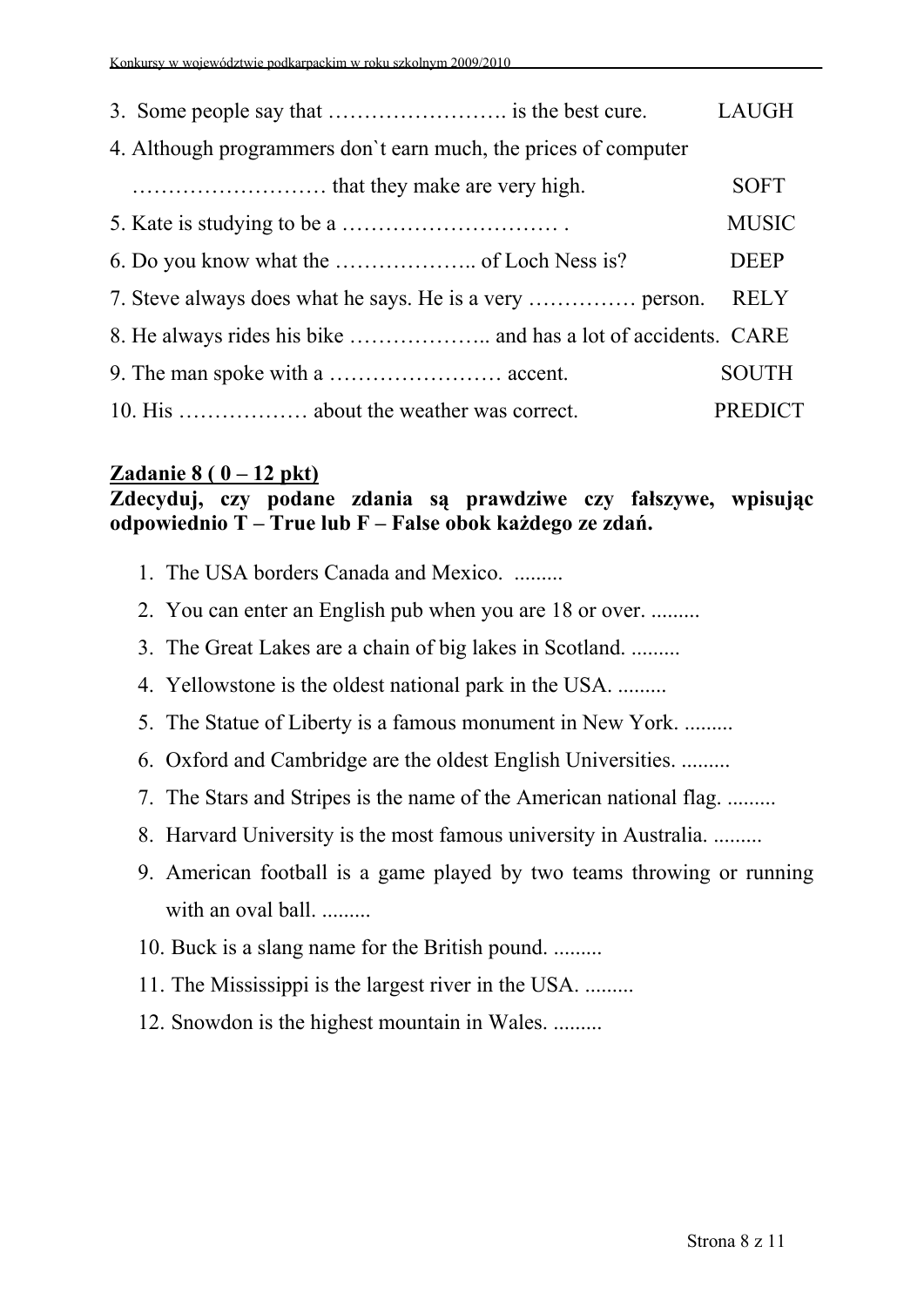#### **Zadanie 9 ( 0 – 8 pkt)**

### **Dopasuj nazwy świąt obchodzonych w wielkiej Brytanii, Irlandii i Stanach Zjednoczonych do dat, wpisując je do odpowiednich rubryk tabeli.**

| <b>Boxing Day</b>       | Labor Day        |
|-------------------------|------------------|
| Guy Fawkes Day          | Independence Day |
| St. Patrick's Day       | Thanksgiving     |
| Remembrance (Poppy) Day | Memorial Day     |

| <b>DATE</b>                          | <b>HOLIDAY</b> |
|--------------------------------------|----------------|
| 1 <sup>st</sup> Monday in September  |                |
| 4 <sup>th</sup> Thursday in November |                |
| December $26^{\text{th}}$            |                |
| March $17th$                         |                |
| November $5^{\text{th}}$             |                |
| <sup>4th</sup> Monday in May         |                |
| July $4^{\text{th}}$                 |                |
| the Sunday closest to November 11th  |                |

#### **Zadanie 10 ( 0 – 10 pkt)**

**Uzupełnij właściwymi wyrazami nazwy słynnych miejsc i budowli w Londynie i Nowym Jorku.** 

- 1. St. Patrick`s
- 2. The British \_\_\_\_\_\_\_\_\_\_\_\_\_\_\_\_\_\_\_\_
- 3. The Millennium
- 4. The Tate \_\_\_\_\_\_\_\_\_\_\_\_\_\_\_\_\_\_\_\_\_\_\_
- 5. The Tower of
- 6. Piccadilly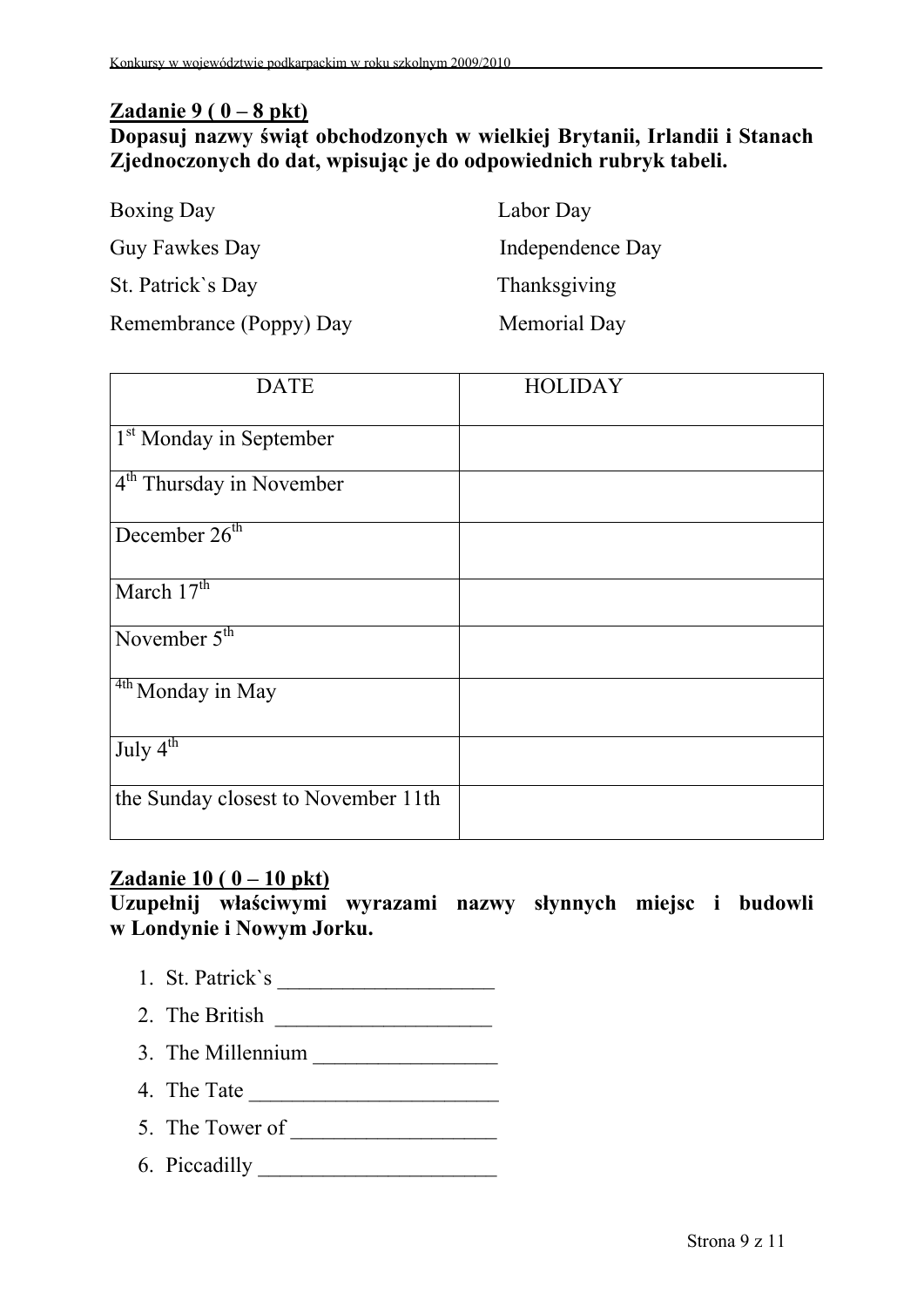- 7. The Houses of \_\_\_\_\_\_\_\_\_\_\_\_\_\_\_\_\_\_
- 8. The Guggenheim
- 9. The Empire \_\_\_\_\_\_\_\_\_\_\_\_ Building
- 10.The Brooklyn \_\_\_\_\_\_\_\_\_\_\_\_\_\_\_\_\_\_\_

### **Zadanie 11 ( 0 – 10 pkt) Połącz kolumny tworząc prawdziwe zdania.**

| 1. Andy Warhol       |              | a was the lead singer of the Beatles       |
|----------------------|--------------|--------------------------------------------|
| 2. Charles Dickens   |              | b governed Britain during Word War II      |
| 3. Queen Victoria    |              | c was the first President of the USA       |
| 4. John Lennon       |              | d abolished slavery in the USA             |
| 5. J. R. Tolkien     |              | e wrote David Copperfield                  |
| 6. Isaac Newton      |              | f was the creator of Pop Art               |
| 7. Margaret Thatcher | $\mathbf{g}$ | was an English physicist                   |
| 8. Winston Churchill | h            | was the longest-ruling monarch in England  |
| 9. George Washington | $\mathbf{1}$ | wrote The Hobbit                           |
| 10. Abraham Lincoln  |              | was the first British woman Prime Minister |

|  |  | $3 \mid 4 \mid 5 \mid 6 \mid 7 \mid 8$ |  |  |  |
|--|--|----------------------------------------|--|--|--|
|  |  |                                        |  |  |  |